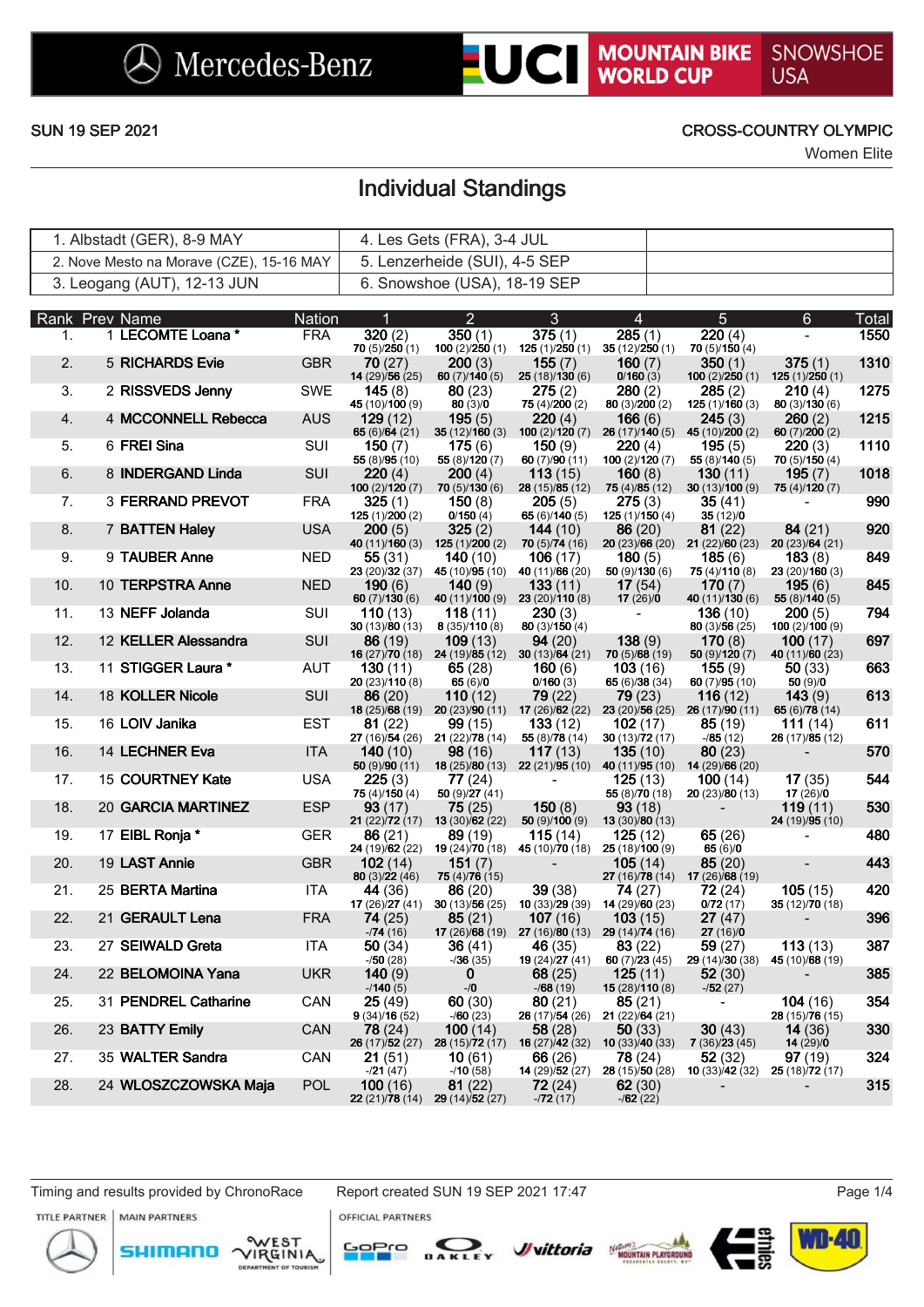**LUCI MOUNTAIN BIKE** SNOWSHOE

## SUN 19 SEP 2021 CROSS-COUNTRY OLYMPIC

Women Elite

# Individual Standings

|     | Rank Prev Name            | <b>Nation</b> |                                    | $\overline{2}$                                                                | 3                                                                         | 4                                                                         | 5                                                                                                           | $6\phantom{1}$                                        | Total |
|-----|---------------------------|---------------|------------------------------------|-------------------------------------------------------------------------------|---------------------------------------------------------------------------|---------------------------------------------------------------------------|-------------------------------------------------------------------------------------------------------------|-------------------------------------------------------|-------|
| 29. | 36 BENZ Nina              | <b>GER</b>    | 48 (35)<br>$-48(29)$               | 64(29)<br>$-164(21)$                                                          | 24(44)<br>$-24(44)$                                                       | 76(25)<br>$-76(15)$                                                       | $\mathbf 0$<br>0/0                                                                                          | 98(18)<br>18 $(25)/80(13)$                            | 310   |
| 30. | 43 DAVISON Lea            | <b>USA</b>    | 38(39)                             | 36(42)<br><b>13</b> (30)/ <b>25</b> (43) <b>11</b> (32)/ <b>25</b> (43)       |                                                                           | 29(44)                                                                    | 84(21)<br>16 (27) (13 (55) 22 (21) (62 (22) 27 (16) (90 (11)                                                | 117(12)                                               | 304   |
| 31. | 34 JACKSON Jennifer       | CAN           | 30(44)                             | 54(31)                                                                        | 54(30)                                                                    | 54 (32)                                                                   | <b>40</b> (39)<br><b>18</b> (25) <b>36</b> (35) <b>11</b> (32) <b>29</b> (39) <b>16</b> (27) <b>56</b> (25) | 72(26)                                                | 304   |
| 32. | 26 CAMPUZANO CHAVEZ       | <b>MEX</b>    | $-130(38)$<br>92(18)               | $-754(26)$<br>92(18)                                                          | 18(25)/36(35)<br>105(18)                                                  |                                                                           |                                                                                                             |                                                       | 289   |
| 33. | 28 VON BERSWORDT          | <b>NED</b>    | 7(36)/85(12)<br>25(48)             | 54(32)                                                                        | 26 (17)/66 (20) 29 (14)/76 (15)<br>49 (31)                                | 41 (38)                                                                   | 98(15)                                                                                                      | $\overline{\phantom{a}}$                              | 267   |
| 34. | 29 CABELICKA Jitka        | <b>CZE</b>    | 8(35)/17(51)<br>51(33)             | 53(33)                                                                        | 79(23)                                                                    | 22 (21) 32 (37) 11 (32) 38 (34) 19 (24) 22 (46) 24 (19) 74 (16)<br>66(29) | 12(61)                                                                                                      | $\overline{\phantom{a}}$                              | 261   |
| 35. | 30 DEGN Malene            | <b>DEN</b>    |                                    |                                                                               | 28 (15)/23 (45) 15 (28)/38 (34) 21 (22)/58 (24) 45 (10)/21 (47)<br>95(19) | 69(28)                                                                    | 12(31)/0<br>89(18)                                                                                          |                                                       | 253   |
| 36. | 53 RIEDER Nadine          | <b>GER</b>    | 15(55)                             | 0                                                                             |                                                                           | 35 (12)/60 (23) 11 (32)/58 (24) 25 (18)/64 (21)                           | 89(17)                                                                                                      | 140(10)                                               | 244   |
| 37. | 32 SHORT Isla             | <b>GBR</b>    | $-15(53)$<br>33(43)                | $-10$<br>19(53)                                                               | $\blacksquare$                                                            | 90(19)                                                                    | 101(13)                                                                                                     | <b>19</b> (24)/70 (18) <b>30</b> (13)/ <b>110</b> (8) | 243   |
| 38. | 33 STRAUSS Mariske        | <b>RSA</b>    | 5(38)/28(40)<br>19(53)             | 7(36)/12(56)<br>71(26)                                                        | 20(50)                                                                    | $-90(11)$<br>76 (26)                                                      | 23 (20)/78 (14)<br>54(29)                                                                                   | $\overline{\phantom{a}}$                              | 240   |
|     |                           |               | 6(37)/13(55)                       | 27(16)/44(31)                                                                 | 20(23)/0                                                                  | 24 (19)/52 (27)                                                           | $-154(26)$                                                                                                  |                                                       |       |
| 39. | 50 SMITH Haley            | CAN           | 12(58)                             | 32(46)                                                                        | 47 (33)                                                                   | 24(49)                                                                    | 27 (46)                                                                                                     | 77(23)                                                | 219   |
| 40. | 37 FORCHINI Ramona        | <b>SUI</b>    | 12(31)/0<br>29(46)                 | 6(37)/26(42)<br>67(27)                                                        | 15(28)/32(37)<br>12(60)                                                   | 0/24(44)<br>12(58)                                                        | 9(34)/18(50)<br>89 (16)                                                                                     | 15(28)/62(22)                                         | 209   |
|     |                           |               | 29(14)/0(75)                       | 9(34)/58(24)                                                                  | 12(31)/0                                                                  | 0/12(56)                                                                  | 13(30)/76(15)                                                                                               |                                                       |       |
| 41. | 38 BRANDAU Elisabeth      | <b>GER</b>    | 69(28)                             | <b>42</b> (38)<br><b>11</b> (32) <b>58</b> (24) <b>12</b> (31) <b>30</b> (38) | 10(62)                                                                    | 39(39)                                                                    | 41 (37)                                                                                                     | $\qquad \qquad \blacksquare$                          | 201   |
| 42. | 39 HUCK Erin              | <b>USA</b>    | <b>101</b> (15)                    | 97(17)                                                                        | $-10(58)$                                                                 |                                                                           | <b>12</b> (31) <b>27</b> (41) <b>16</b> (27) <b>25</b> (43)                                                 | $\blacksquare$                                        | 198   |
| 43. | 40 ZAKELJ Tanja           | <b>SLO</b>    | 29(45)                             | $25(18)/76(15)$ 23 (20)/74 (16)<br>33(45)                                     | 36(39)                                                                    | 42(37)                                                                    | 58(28)                                                                                                      | $\overline{\phantom{a}}$                              | 198   |
|     |                           |               | $-29(39)$                          | 5(38)/28(40)                                                                  | 8(35)/28(40)                                                              | $-42(32)$                                                                 | $-158(24)$                                                                                                  |                                                       |       |
| 44. | 41 BENKO Barbara          | <b>HUN</b>    | 57(30)                             | 39(40)<br><b>19</b> (24)/ <b>38</b> (34) <b>16</b> (27)/ <b>23</b> (45)       | 59 (27)<br>9(34)/50(28)                                                   | 22(50)<br>22(21)/0(61)                                                    | 15(57)<br>15(28)/0                                                                                          | $\overline{\phantom{a}}$                              | 192   |
| 45. | 42 CLAUZEL Helene         | <b>FRA</b>    | 0(75)<br>$-70(73)$                 | 50(34)<br>$-50(28)$                                                           | 44 (36)<br>$-44(31)$                                                      | 46 (35)<br>$-46(30)$                                                      | 50(34)<br>18(25)/32(37)                                                                                     | $\overline{\phantom{a}}$                              | 190   |
| 46. | 44 MICHIELS Githa         | <b>BEL</b>    | 70(26)                             | <b>40</b> (39)                                                                | 13(58)                                                                    |                                                                           | 52(31)                                                                                                      | $\overline{\phantom{a}}$                              | 175   |
| 47. | 45 LILL Candice           | <b>RSA</b>    | 4 (39)/66 (20)<br>54(32)           | $-40(33)$<br>31 $(47)$                                                        | 13(30)/0<br>23(46)                                                        |                                                                           | 8(35)/44(31)<br>66 (25)                                                                                     |                                                       | 174   |
| 48. | 56 URBAN Kelsey           | <b>USA</b>    | <b>10</b> (33) $/44$ (31)<br>0(63) | 10 $(33)/21(47)$<br>11(60)                                                    | 0/23(45)<br>30(41)                                                        | 16(55)                                                                    | 28(15)/38(34)<br>34(42)                                                                                     | 74(25)                                                | 165   |
|     |                           |               | $-70(61)$                          | $-11(57)$                                                                     | $-30(38)$                                                                 | $-16(52)$                                                                 | $-134(36)$                                                                                                  | 22(21)/52(27)                                         |       |
| 49. | <b>64 GOMEZ VILLAFANE</b> | ARG           | 35(41)<br>15(28)/20(48)            | 34(44)<br>14 (29)/20 (48)                                                     |                                                                           | $\overline{\phantom{0}}$                                                  | $\blacksquare$                                                                                              | 87(20)<br>21 (22)/66 (20)                             | 156   |
| 50. | 63 ARSENEAULT Laurie      | CAN           | 18(54)<br>$-18(50)$                | 15(57)<br>$-115(53)$                                                          | $\mathbf 0$<br>$-10$                                                      | 25(48)<br>$-25(43)$                                                       | 15(56)<br>$-15(53)$                                                                                         | 83(22)<br>29 (14)/54 (26)                             | 156   |
| 51. | <b>46 KOOPMANS Lotte</b>  | <b>NED</b>    | 42(37)<br>$-42(32)$                | 22(51)<br>$-22(46)$                                                           | 56 $(29)$<br>$-756(25)$                                                   | 30(43)<br>$-730(38)$                                                      | 0<br>$-10$                                                                                                  |                                                       | 150   |
| 52. | 47 HAEBERLIN Steffi       | <b>SUI</b>    | 36(40)<br>$-36(35)$                | 16(56)<br>$-16(52)$                                                           | 48 (32)<br>$-148(29)$                                                     | 10(60)<br>$-10(58)$                                                       | 40(38)<br>$-40(33)$                                                                                         | $\blacksquare$                                        | 150   |
| 53. | 48 TEOCCHI Chiara         | <b>ITA</b>    | 60(29)<br>$-160(23)$               | 0<br>$-10$                                                                    | 24(45)<br>24(19)/0                                                        | 38(40)<br>9(34)/29(39)                                                    | 27(45)<br>0/27(41)                                                                                          | $\blacksquare$                                        | 149   |
| 54. | 49 SOLUS-MISKOWICZ        | POL           | 19(52)<br>$-19(49)$                | 34(43)<br>$-134(36)$                                                          | 46 (34)<br>$-46(30)$                                                      | 48 (34)<br>$-148(29)$                                                     | $\overline{\phantom{a}}$                                                                                    | $\overline{\phantom{a}}$                              | 147   |
| 55. | 51 OSL Elisabeth          | <b>AUT</b>    | 26(47)<br>$-26(42)$                | 24(50)<br>$-124(44)$                                                          | 26(42)<br>$-26(42)$                                                       | 28(46)<br>8(35)/20(48)                                                    | 19(53)<br>$-19(49)$                                                                                         | $\overline{\phantom{a}}$                              | 123   |
| 56. | 68 FINCHAMP Hannah        | <b>USA</b>    | 0(71)<br>$-70(69)$                 | 19(52)<br>$-19(49)$                                                           | -                                                                         |                                                                           | 36(40)<br>$-736(35)$                                                                                        | 67(28)<br>19 (24)/48 (29)                             | 122   |
| 57. | 52 WOODRUFF Chloe         | <b>USA</b>    | 81(23)<br>35 (12)/46 (30)          | 25(49)<br>25(18)/0(64)                                                        | $\overline{\phantom{0}}$                                                  | $\blacksquare$                                                            | $\blacksquare$                                                                                              |                                                       | 106   |
| 58. | 74 MONTAMBAULT Cindy      | CAN           | 0(90)                              | 0(78)<br>$-70(76)$                                                            | 9(63)                                                                     | $\overline{\phantom{a}}$                                                  | 28(44)                                                                                                      | 69(27)                                                | 106   |
| 59. | 54 ALVARADO Ceylin del    | <b>NED</b>    | $-70(89)$<br>0<br>$-10$            | 42 (37)<br>$-42(32)$                                                          | $-9(59)$<br>0<br>$-10$                                                    | 54(31)<br>$-154(26)$                                                      | $-28(40)$<br>$\blacksquare$                                                                                 | 11(32)/58(24)<br>-                                    | 96    |

Timing and results provided by ChronoRace Report created SUN 19 SEP 2021 17:47 Page 2/4 **MAIN PARTNERS** 







**OFFICIAL PARTNERS** 





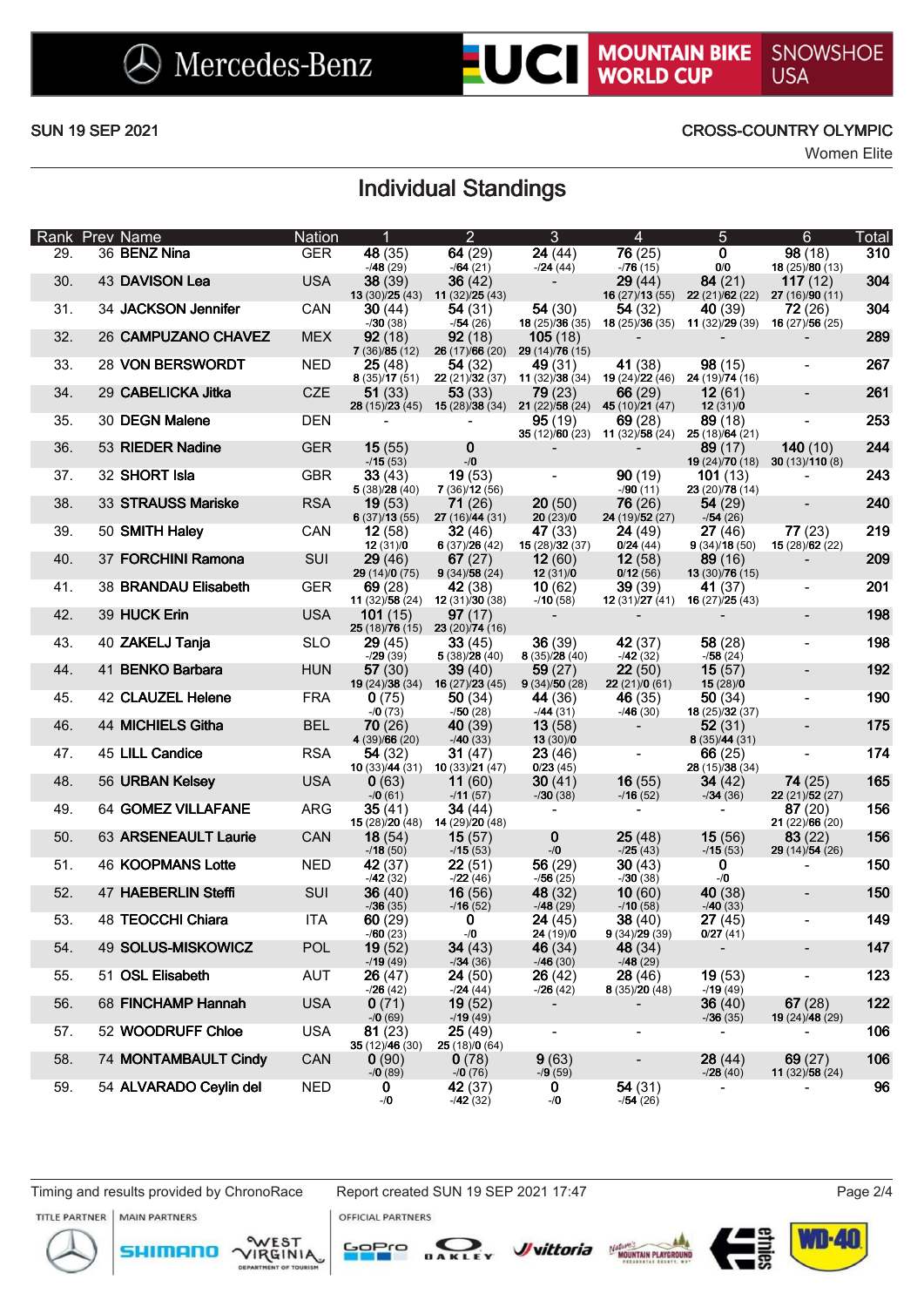**LUCI MOUNTAIN BIKE** SNOWSHOE

## SUN 19 SEP 2021 CROSS-COUNTRY OLYMPIC

Women Elite

# Individual Standings

|     | Rank Prev Name         | <b>Nation</b> | $\overline{1}$       | $\overline{2}$               | 3                        | $\overline{4}$           | 5                    | 6                          | Total     |
|-----|------------------------|---------------|----------------------|------------------------------|--------------------------|--------------------------|----------------------|----------------------------|-----------|
| 60. | 55 TVARUZKOVA Tereza   | <b>CZE</b>    | 0(77)<br>$-70(76)$   | 48 (35)<br>$-48(29)$         | 20(49)<br>$-20(48)$      | 26(47)<br>$-26(42)$      |                      |                            | 94        |
| 61. | 57 WALDIS Andrea       | SUI           | 24(50)<br>$-124(44)$ | 18(54)<br>$-18(50)$          | $\mathbf{0}$<br>$-10$    | 28(45)<br>$-28(40)$      | 17(54)<br>$-17(51)$  |                            | 87        |
| 62. | 58 BRESSET Julie       | <b>FRA</b>    | $\bf{0}$<br>$-10$    |                              |                          | 32(42)<br>0/32(37)       | 48 (35)<br>$-48(29)$ |                            | 80        |
| 63. | 59 ILINA Kristina      | <b>RUS</b>    | 34(42)<br>$-134(36)$ | 46 (36)<br>$-46(30)$         |                          |                          |                      |                            | 80        |
| 64. | 60 SPIELMANN Anna      | <b>AUT</b>    | 12(57)<br>$-12(56)$  | 0<br>$-10$                   | 15(55)<br>$-15(53)$      |                          | 50(33)<br>$-750(28)$ |                            | 77        |
| 65. | 61 GORYCKA Paula       | POL           | 0(78)<br>$-10(77)$   | 0(79)<br>$-10(77)$           | 21(48)<br>0/21(47)       | 34(41)<br>0/34(36)       | 22(50)<br>0/22(46)   |                            | 77        |
| 66. | 62 URRUTY Lucie        | <b>FRA</b>    | 9(61)<br>$-9(59)$    | 9(62)<br>$-79(59)$           | 40 (37)<br>$-40(33)$     | 17(53)<br>$-17(51)$      | 0<br>$-10$           |                            | 75        |
| 67. | <b>NASH Katerina</b>   | CZE           |                      |                              |                          |                          | $\blacksquare$       | 74(24)<br>0/74(16)         | 74        |
| 68. | 65 CLAUZEL Perrine     | <b>FRA</b>    | 8(62)<br>$-78(60)$   | 14(58)<br>$-114(54)$         |                          | 44 (36)<br>$-44(31)$     |                      |                            | 66        |
| 69. | 66 STEPANOVA Karla     | <b>CZE</b>    | 14(56)<br>$-14(54)$  | 17(55)<br>$-17(51)$          | 34(40)<br>0/34(36)       | $\bf{0}$<br>$-10$        |                      |                            | 65        |
| 70. | <b>MOLINA Michela</b>  | ECU           |                      |                              |                          |                          |                      | 62(29)<br>12(31)/50(28)    | 62        |
| 71. | <b>MYATT Mackenzie</b> | CAN           | $\blacksquare$       | $\blacksquare$               |                          |                          | 0(66)<br>$-70(61)$   | 59(30)<br>13 $(30)/46(30)$ | 59        |
| 72. | 67 LEUGGER Seraina     | SUI           | 0(64)<br>$-70(62)$   | 0(66)<br>$-70(63)$           | 13(57)<br>$-13(55)$      | 18(52)<br>$-18(50)$      | 26(48)<br>$-26(42)$  |                            | 57        |
| 73. | <b>BATES Hayley</b>    | <b>USA</b>    |                      |                              |                          |                          | $\blacksquare$       | 54(31)<br>10(33)/44(31)    | 54        |
| 74. | 69 SCHWENK Theresia    | <b>GER</b>    | 0(73)<br>$-70(71)$   | 0(77)<br>$-70(75)$           | 19(51)<br>$-19(49)$      | 15(56)<br>$-15(53)$      | 20(52)<br>$-20(48)$  |                            | 54        |
| 75. | <b>DEPMAN Madeline</b> | <b>USA</b>    |                      |                              |                          |                          |                      | 51(32)<br>9(34)/42(32)     | 51        |
| 76. | 70 MARCHET Giorgia     | <b>ITA</b>    | 0(65)<br>$-70(63)$   | 29(48)<br>$-29(39)$          | 22(47)<br>$-22(46)$      |                          |                      |                            | 51        |
| 77. | 71 BAUMANN Chrystelle  | SUI           | 0(69)<br>$-70(67)$   | 0(72)<br>$-70(70)$           | 18(52)<br>$-18(50)$      | 19(51)<br>$-19(49)$      | 12(60)<br>$-12(56)$  | $\overline{\phantom{a}}$   | 49        |
| 78. | 72 CZECZINKAROVA Jana  | <b>CZE</b>    | 0(70)<br>$-70(68)$   | 0(64)<br>$-70(61)$           | $\overline{\phantom{a}}$ |                          | 46 (36)<br>$-46(30)$ | $\overline{a}$             | 46        |
| 79. | <b>BERGER Simone</b>   | <b>USA</b>    |                      |                              | $\overline{\phantom{a}}$ |                          |                      | 40 (34)<br>$-40(33)$       | 40        |
| 80. | 73 POPOVA Iryna        | <b>UKR</b>    | 40 (38)<br>$-40(33)$ | 0(71)<br>$-70(69)$           | $\overline{\phantom{a}}$ | $\overline{\phantom{a}}$ |                      |                            | 40        |
| 81. | 75 AMES Kim            | <b>GER</b>    | 0(80)<br>$-70(79)$   | 0(68)<br>$-70(66)$           | 25(43)<br>$-25(43)$      | 0(69)<br>$-70(68)$       | 11(62)<br>$-11(57)$  | $\overline{\phantom{a}}$   | 36        |
| 82. | 76 FRAGNIERE Charline  | SUI           | 0<br>$-10$           | 0(70)<br>$-70(68)$           | 14(56)<br>$-14(54)$      | 9(61)<br>$-9(59)$        | 13(59)<br>$-13(55)$  | $\overline{\phantom{a}}$   | 36        |
| 83. | 77 GUSTAFZZON Linn     | <b>SWE</b>    | $\mathbf 0$<br>$-10$ | 0<br>$-10$                   |                          | 11(59)<br>$-11(57)$      | 21(51)<br>$-121(47)$ | $\overline{\phantom{a}}$   | 32        |
| 84. | 78 FISCHER EGUSQUIZA   | <b>ESP</b>    | 0(68)<br>$-70(66)$   | 13(59)<br>$-13(55)$          |                          | 0(63)<br>$-70(62)$       | 14(58)<br>$-114(54)$ |                            | <b>27</b> |
| 85. | 79 WUEST Janina        | SUI           | 0(91)<br>$-70(90)$   | 0(74)<br>$-70(72)$           | 16(54)<br>$-16(52)$      | $\overline{\phantom{a}}$ | 9(64)<br>$-79(59)$   | $\overline{\phantom{a}}$   | 25        |
| 86. | 80 WIMMER Manon        | <b>FRA</b>    |                      | $\blacksquare$               | $\blacksquare$           |                          | 24 (49)<br>$-24(44)$ | -                          | 24        |
| 87. | 81 LAQUEBE Amelie      | <b>FRA</b>    | 0(89)<br>$-70(88)$   |                              | 12(59)<br>$-12(56)$      | 8(62)<br>$-78(60)$       | $\blacksquare$       |                            | 20        |
| 88. | 82 WOJTYLA Gabriela    | <b>POL</b>    | 0(81)<br>$-70(80)$   | 8(63)<br>$-78(60)$           | 11(61)<br>$-11(57)$      | 0(64)<br>$-70(63)$       | $\blacksquare$       | $\overline{\phantom{0}}$   | 19        |
| 89. | 83 REDECKER Cherie     | <b>RSA</b>    | 0<br>$-10$           | $\blacksquare$               | 17(53)<br>0/17(51)       | $\overline{\phantom{a}}$ | 0<br>$-10$           | $\overline{\phantom{0}}$   | 17        |
| 90. | 84 SCHRIEVERS Lia      | <b>GER</b>    | $\blacksquare$       | $\qquad \qquad \blacksquare$ | $\overline{\phantom{a}}$ | 0<br>$-10$               | 16(55)<br>$-16(52)$  | $\overline{\phantom{a}}$   | 16        |

Timing and results provided by ChronoRace Report created SUN 19 SEP 2021 17:47 **MAIN PARTNERS** 

**OFFICIAL PARTNERS** 

**WD-40**